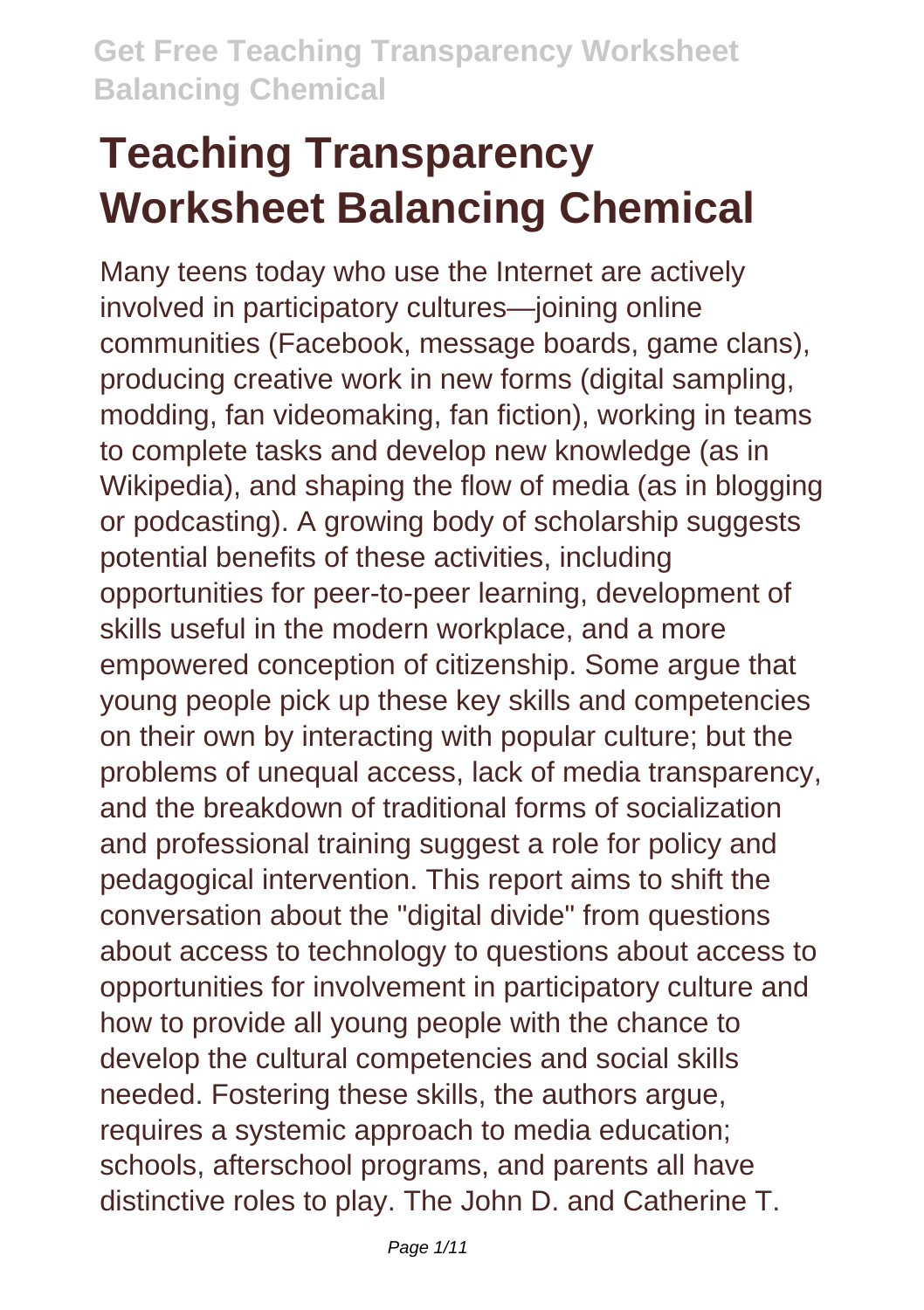#### MacArthur Foundation Reports on Digital Media and Learning

The majority of professors have never had a formal course in education, and the most common method for learning how to teach is on-the-job training. This represents a challenge for disciplines with ever more complex subject matter, and a lost opportunity when new active learning approaches to education are yielding dramatic improvements in student learning and retention. This book aims to cover all aspects of teaching engineering and other technical subjects. It presents both practical matters and educational theories in a format useful for both new and experienced teachers. It is organized to start with specific, practical teaching applications and then leads to psychological and educational theories. The "practical orientation" section explains how to develop objectives and then use them to enhance student learning, and the "theoretical orientation" section discusses the theoretical basis for learning/teaching and its impact on students. Written mainly for PhD students and professors in all areas of engineering, the book may be used as a text for graduate-level classes and professional workshops or by professionals who wish to read it on their own. Although the focus is engineering education, most of this book will be useful to teachers in other disciplines. Teaching is a complex human activity, so it is impossible to develop a formula that guarantees it will be excellent. However, the methods in this book will help all professors become good teachers while spending less time preparing for the classroom. This is a new edition of the well-received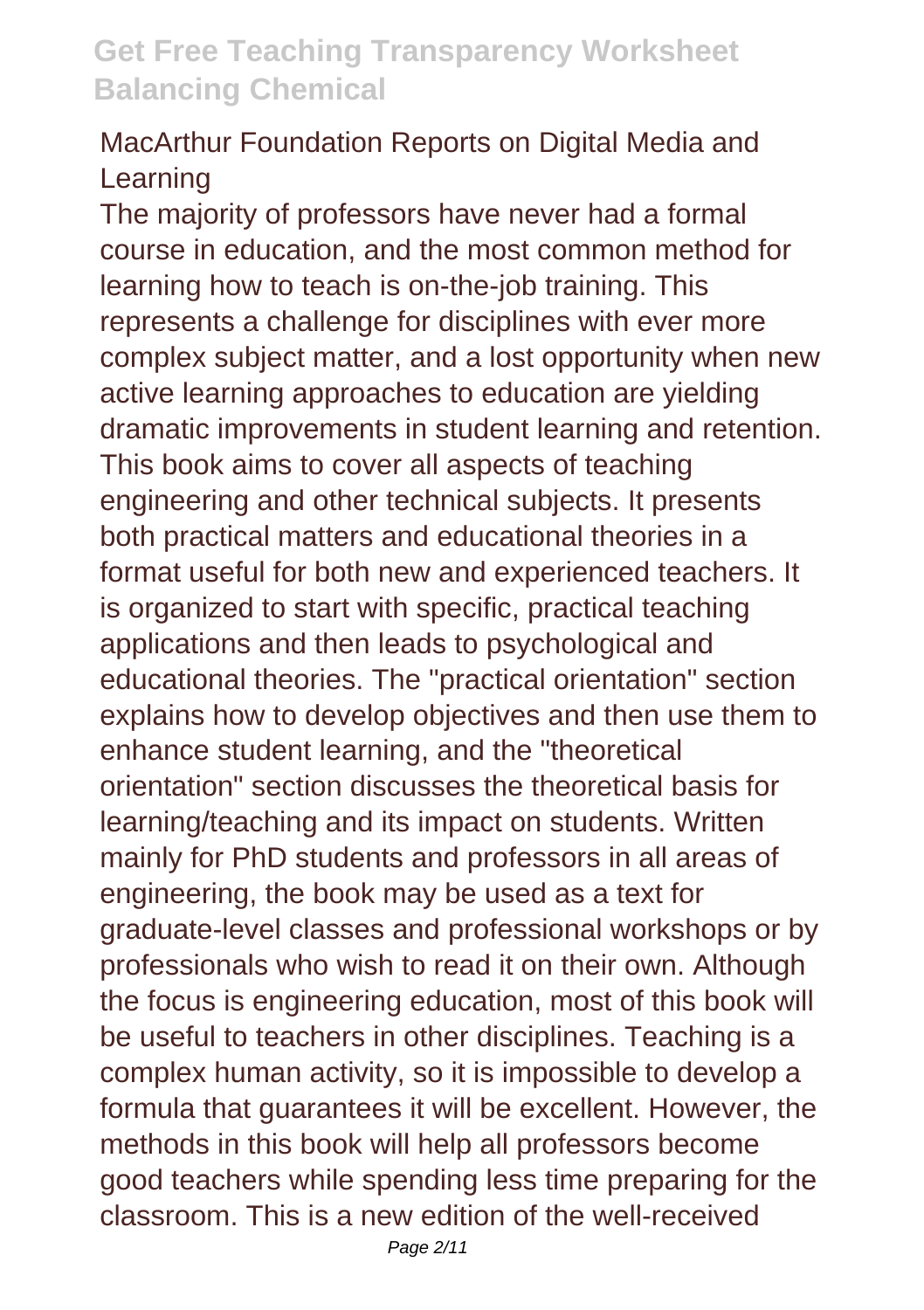volume published by McGraw-Hill in 1993. It includes an entirely revised section on the Accreditation Board for Engineering and Technology (ABET) and new sections on the characteristics of great teachers, different active learning methods, the application of technology in the classroom (from clickers to intelligent tutorial systems), and how people learn.

Bridging the fields of conservation, art history, and museum curating, this volume contains the principal papers from an international symposium titled "Historical Painting Techniques, Materials, and Studio Practice" at the University of Leiden in Amsterdam, Netherlands, from June 26 to 29, 1995. The symposium—designed for art historians, conservators, conservation scientists, and museum curators worldwide—was organized by the Department of Art History at the University of Leiden and the Art History Department of the Central Research Laboratory for Objects of Art and Science in Amsterdam. Twenty-five contributors representing museums and conservation institutions throughout the world provide recent research on historical painting techniques, including wall painting and polychrome sculpture. Topics cover the latest art historical research and scientific analyses of original techniques and materials, as well as historical sources, such as medieval treatises and descriptions of painting techniques in historical literature. Chapters include the painting methods of Rembrandt and Vermeer, Dutch 17th-century landscape painting, wall paintings in English churches, Chinese paintings on paper and canvas, and Tibetan thangkas. Color plates and black-and-white photographs illustrate works from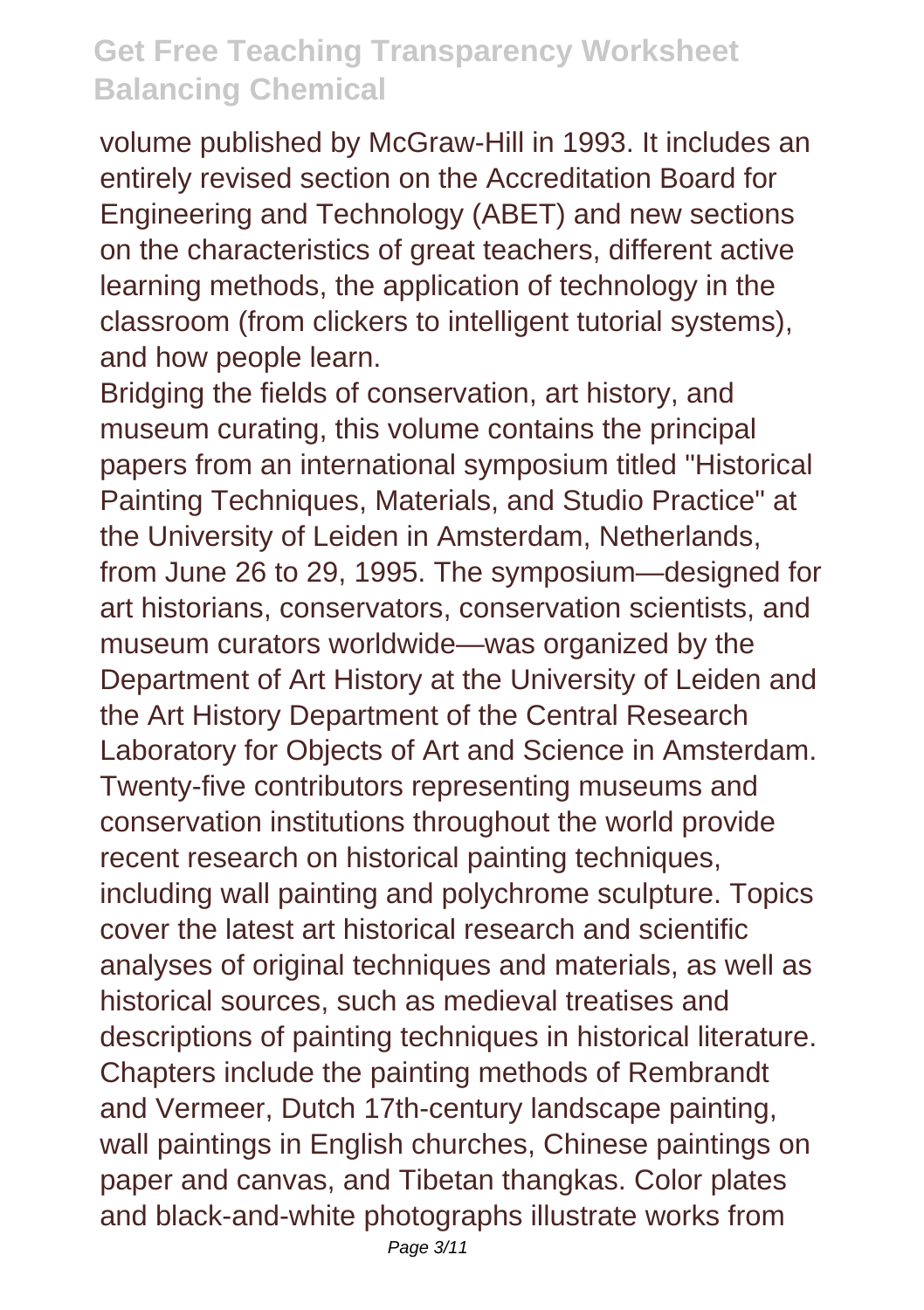the Middle Ages to the 20th century. Resources in educationScience SpectrumBalanced Approach: Florida EditionGlencoe ScienceEarth Science Chapter 2 Matter Chp Res 502 2002Te HS&T aMicroorganisms 2005ChemistryConcepts and ApplicationsMcGraw-Hill/Glencoe Polystyrene represents one of the oldest and the most widespread polymers in the world. Its starts as far back as 1839 when a German apothecary Edmon Simon distilled an oily liquid named styrol from the resin of Turkish sweet gum trees. In several days, the sterol converted into a jelly product that he thought resulted from the oxidation process. For that reason, the jelly product received the name styroloxide. This book discusses the synthesis of polystyrene, as well as the characteristics and applications of this polymer. This is the United Nations definitive report on the state of the world economy, providing global and regional economic outlook for 2020 and 2021. Produced by the Department of Economic and Social Affairs, the five United Nations regional commissions, the United Nations Conference on Trade and Development, with contributions from the UN World Tourism Organization and other intergovernmental agencies. The CEFR Companion volume broadens the scope of language education. It reflects academic and societal developments since the publication of the Common European Framework of Reference for Languages (CEFR) and updates the 2001 version. It owes much to the contributions of members of the language teaching profession across Europe and beyond. This volume contains: ? an explanation of the key aspects of the CEFR for teaching and learning; ? a complete set of updated CEFR descriptors that replaces the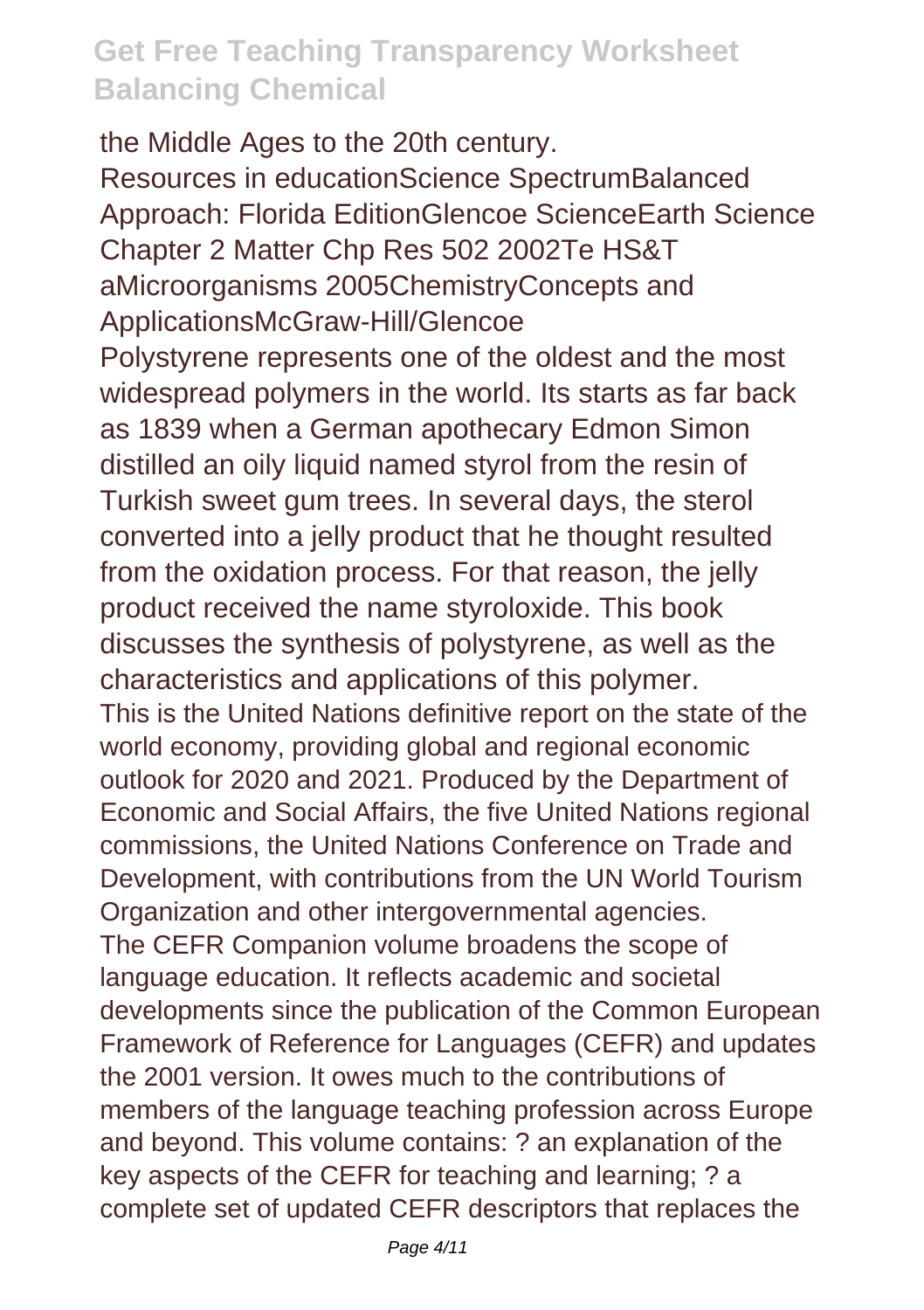2001 set with: - modality-inclusive and gender-neutral descriptors; - added detail on listening and reading; - a new Pre–A1 level, plus enriched description at A1 and C levels; - a replacement scale for phonological competence; - new scales for mediation, online interaction and plurilingual/pluricultural competence; - new scales for sign language competence; ? a short report on the four-year development, validation and consultation processes. The CEFR Companion volume represents another step in a process of engagement with language education that has been pursued by the Council of Europe since 1971 and which seeks to: ? promote and support the learning and teaching of modern languages; ? enhance intercultural dialogue, and thus mutual understanding, social cohesion and democracy; ? protect linguistic and cultural diversity in Europe; and ? promote the right to quality education for all.

Masterpiece offers a detailed discussion of the nature of the earth's terrestrial environment, and a method of subdividing and studying it. 1941 edition.

This curriculum programme is for teachers of children in the nine to 10 years group. It shows how to instruct students about nutrition and fitness, and how to get support from school catering staff, fellow teachers and community members.

Longlisted for the National Book Award New York Times Bestseller A former Wall Street quant sounds an alarm on the mathematical models that pervade modern life -- and threaten to rip apart our social fabric We live in the age of the algorithm. Increasingly, the decisions that affect our lives--where we go to school, whether we get a car loan, how much we pay for health insurance--are being made not by humans, but by mathematical models. In theory, this should lead to greater fairness: Everyone is judged according to the same rules, and bias is eliminated. But as Cathy O'Neil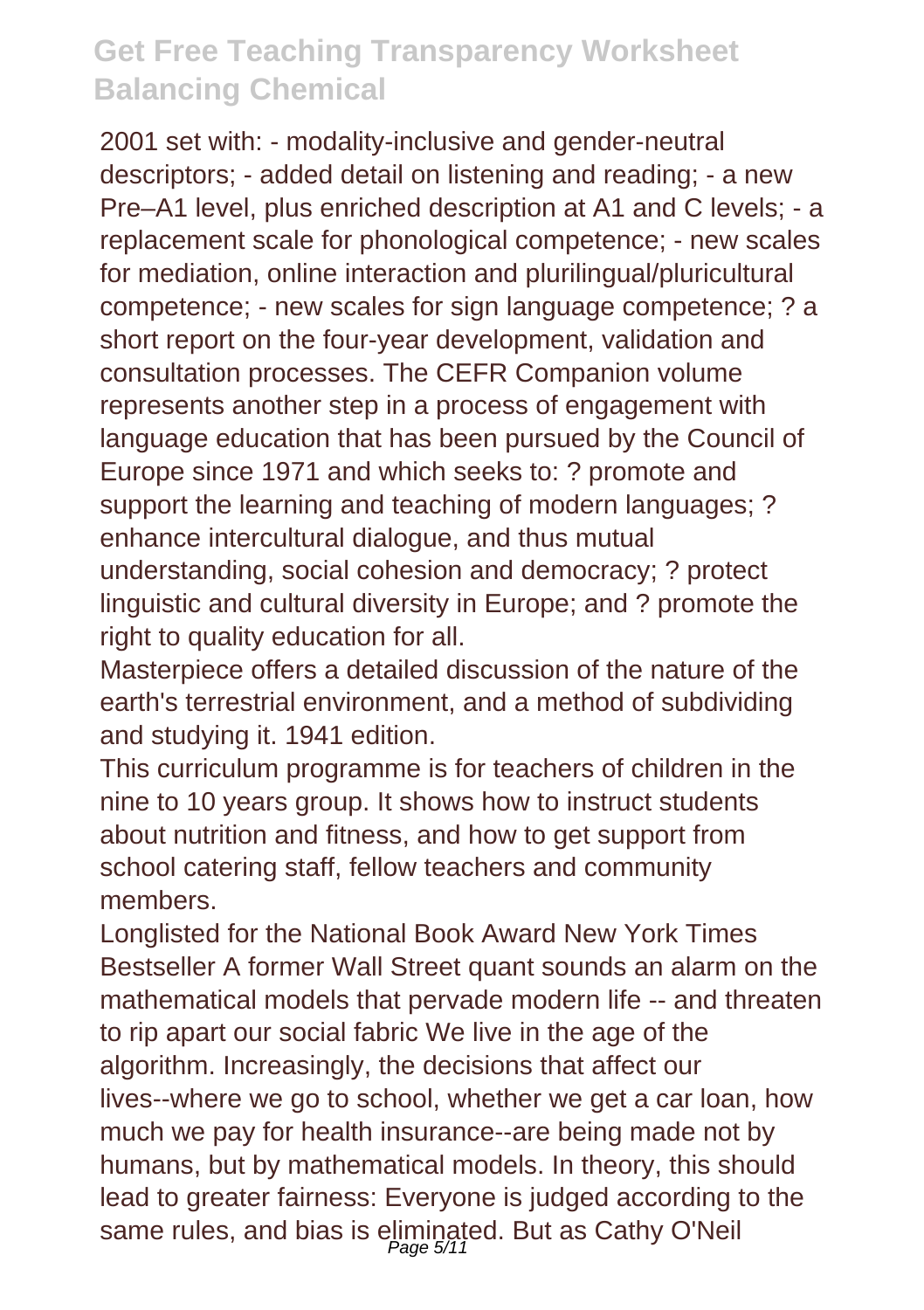reveals in this urgent and necessary book, the opposite is true. The models being used today are opaque, unregulated, and uncontestable, even when they're wrong. Most troubling, they reinforce discrimination: If a poor student can't get a loan because a lending model deems him too risky (by virtue of his zip code), he's then cut off from the kind of education that could pull him out of poverty, and a vicious spiral ensues. Models are propping up the lucky and punishing the downtrodden, creating a "toxic cocktail for democracy." Welcome to the dark side of Big Data. Tracing the arc of a person's life, O'Neil exposes the black box models that shape our future, both as individuals and as a society. These "weapons of math destruction" score teachers and students, sort r sum s, grant (or deny) loans, evaluate workers, target voters, set parole, and monitor our health. O'Neil calls on modelers to take more responsibility for their algorithms and on policy makers to regulate their use. But in the end, it's up to us to become more savvy about the models that govern our lives. This important book empowers us to ask the tough questions, uncover the truth, and demand change. -- Longlist for National Book Award (Non-Fiction) -- Goodreads, semifinalist for the 2016 Goodreads Choice Awards (Science and Technology) -- Kirkus, Best Books of 2016 -- New York Times, 100 Notable Books of 2016 (Non-Fiction) -- The Guardian, Best Books of 2016 -- WBUR's "On Point," Best Books of 2016: Staff Picks -- Boston Globe, Best Books of 2016, Non-Fiction

This volume presents the contributions delivered at the "Josef-Loschmidt-Sympo sium," which took place in Vienna, June 25-27, 1995. The symposium was arranged to honor Josef Loschmidt one hundred years after his death (8 July 1895), to evaluate the sig nificance of his contributions to chemistry and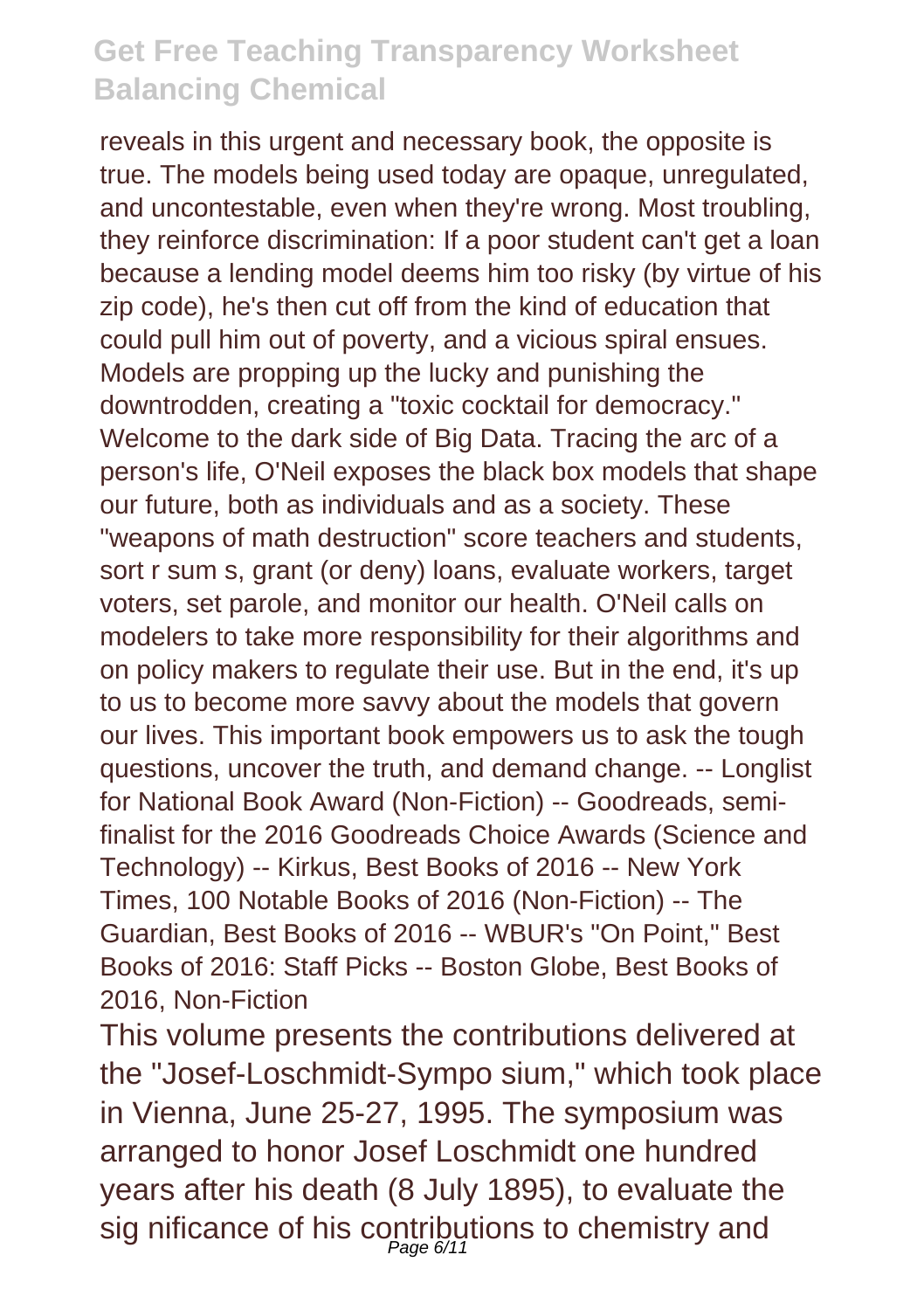physics from a modem point of view and to trace the development of scientific fields in which he had done pioneering work. Loschmidt is widely known for the first calculation of the size of molecules (1865/66), which also led to values for the number of molecules in unit gas volume and for the mass of molecules. With critical analyses of problems in statistical physics he made important contributions to the development of that field, "Loschmidt's paradoxon" continuing to be a point of departure for present day studies and discussions. For decades there was little awareness that Loschmidt was a pioneer in organic struc tural chemistry. Only in recent years has Loschmidt's first scientific publication "Chemis che Studien I", published in 1861, become more widely known and it is now recognized that with his ideas on the structure of organic molecules he was greatly ahead of the chemists of that time. The papers in these proceedings are arranged in three sections: l. Organic structural chemistry (Chapters 1-12). 2. Physics and physical chemistry (Chapters 13-26). 3. Loschmidt's biography, Loschmidt's world (Chapters 27-33).

Effective science teaching requires creativity, imagination, and innovation. In light of concerns about American science literacy, scientists and educators have struggled to teach this discipline more effectively. Science Teaching Reconsidered provides undergraduate science educators with a Page 7/11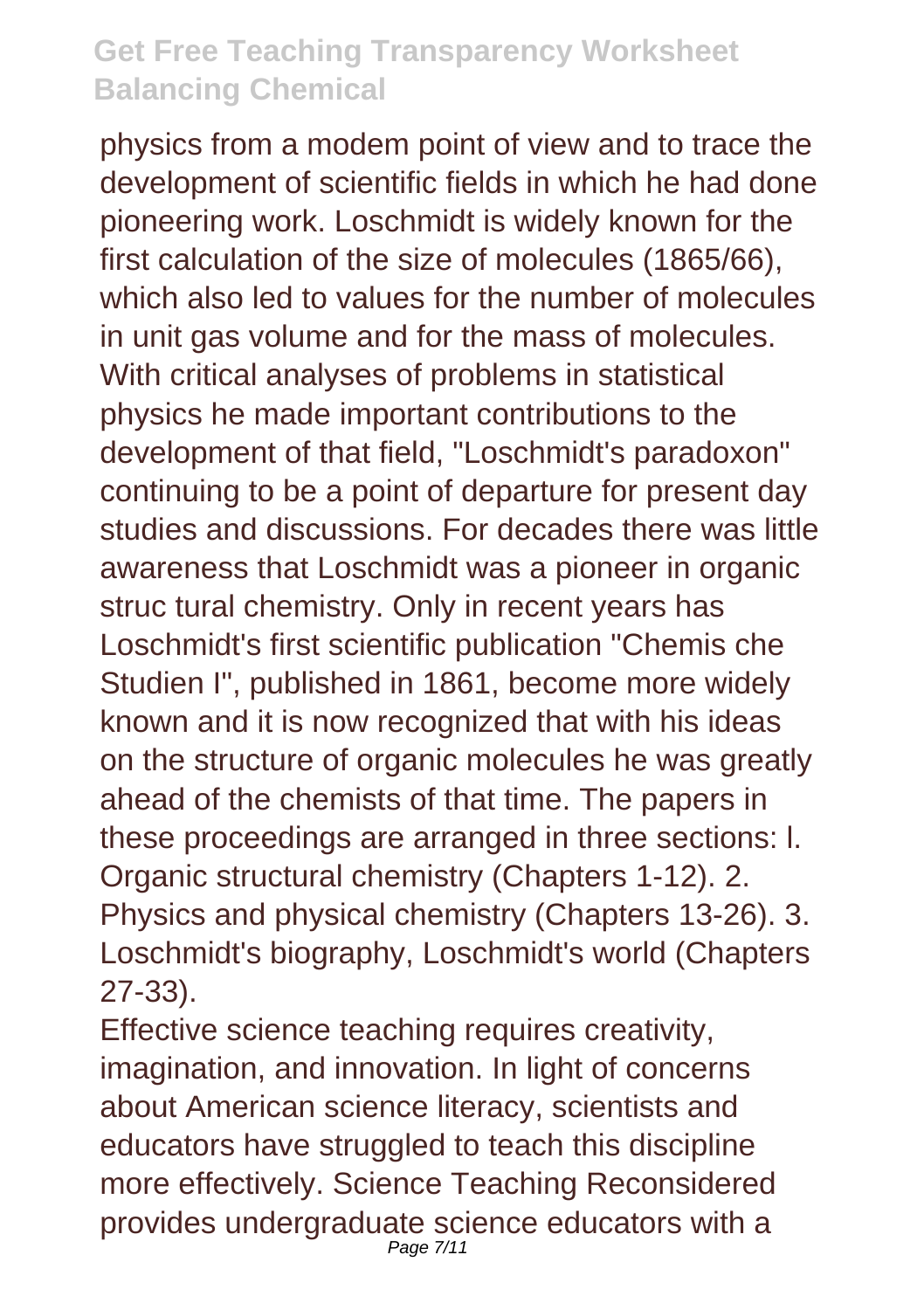path to understanding students, accommodating their individual differences, and helping them grasp the methods--and the wonder--of science. What impact does teaching style have? How do I plan a course curriculum? How do I make lectures, classes, and laboratories more effective? How can I tell what students are thinking? Why don't they understand? This handbook provides productive approaches to these and other questions. Written by scientists who are also educators, the handbook offers suggestions for having a greater impact in the classroom and provides resources for further research.

Provides carefully worked out, complete solutions for all odd-numbered questions and exercises in the text. Uses the same solutions methods as examples in the text.

Chemistry: Matter and Change is a comprehensive chemistry course of study designed for a first-year high school chemistry curriculum. The program incorporates features for strong math support and problem-solving development. The content has been reviewed for accuracy and significant enhancements have been made to provide a variety of interactive student- and teacher-driven technology support. - Publisher.

A resource for middle and high school teachers offers activities, lesson plans, experiments, demonstrations, and games for teaching physics, chemistry, biology, and the earth and space Page 8/11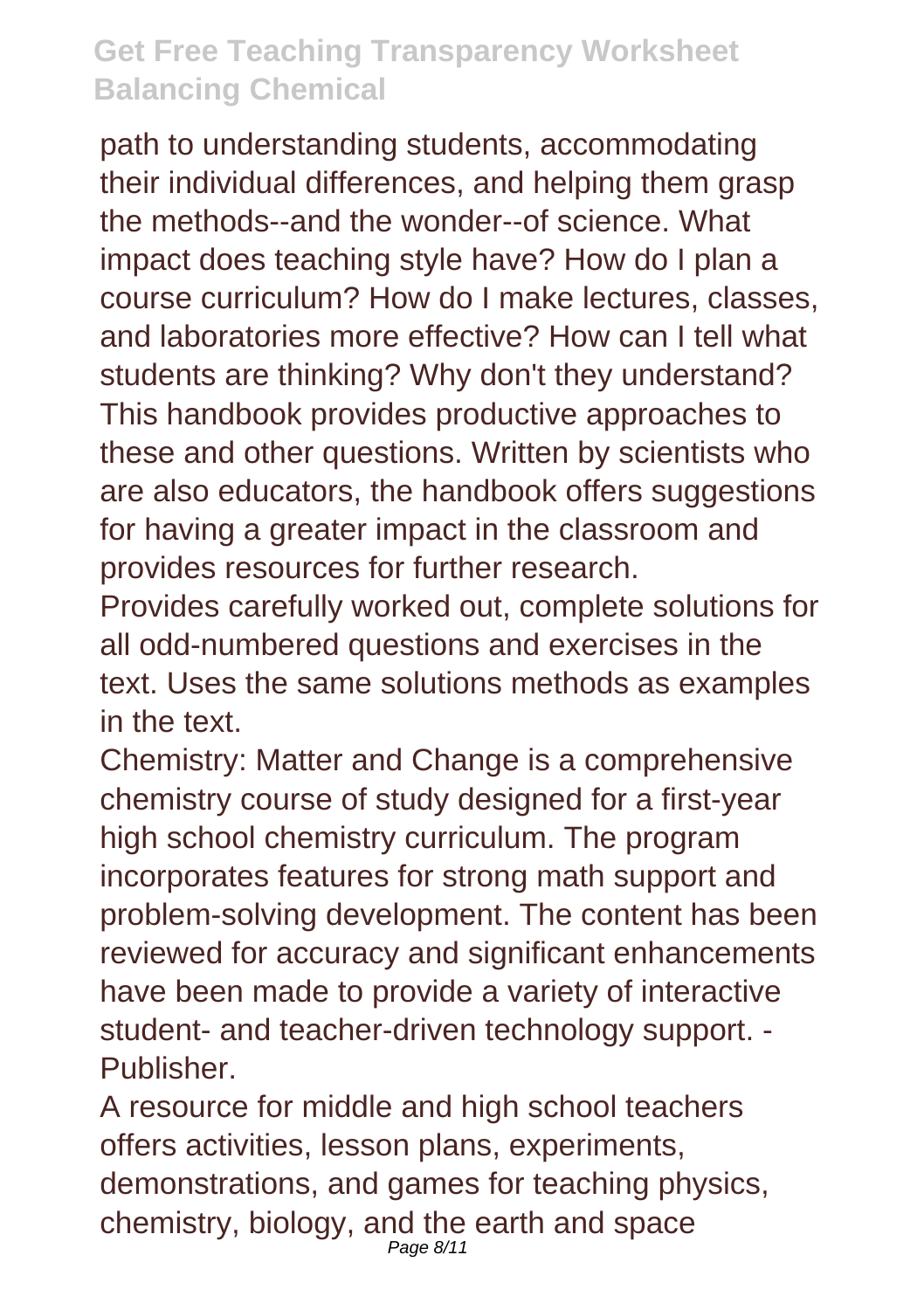#### sciences.

Challenging, comprehensive and relevant, this textbook combines in-depth presentation with a stunning visual program. Earth Science: Geology, the Environment, and the Universe is a comprehensive program that provides thorough content with a wide variety of engaging laboratory experiences. Relevant connections are highlighted to emphasize an environmental application between the classroom and the contemporary world. Strong support is given to math skills using the content.

Build skill and confidence in the lab with the 61 experiments included in this manual. Safety is strongly emphasized throughout the lab manual. Important Notice: Media content referenced within the product description or the product text may not be available in the ebook version.

"Addition Master" - Mathematics workbook in Addition is a helpful practice resource for a kid who wants to learn and improve the expertise in addition skill. This book starts with exercises on understanding digits, place value and face value followed by interesting exercises on single digit addition, two digit addition and Three digit addition. Moreover, we understand that every child's requirement is unique and hence, we offer an opportunity to the parents to design a specific worksheet for their children. All you have to do is register your email address with us by sending us the bill copy as proof of purchase of this book. Once registered , you can request upto 20 worksheets (up to 20 questions per worksheet) of the topic you wish your child to take. Even more, if you need a specific book designed especially for your kid, please write to us at contact@intelinnoveducation.com, to discuss your requirements. We would be happy to assist you. "Chemistry is designed for the two-semester general chemistry course. For many students, this course provides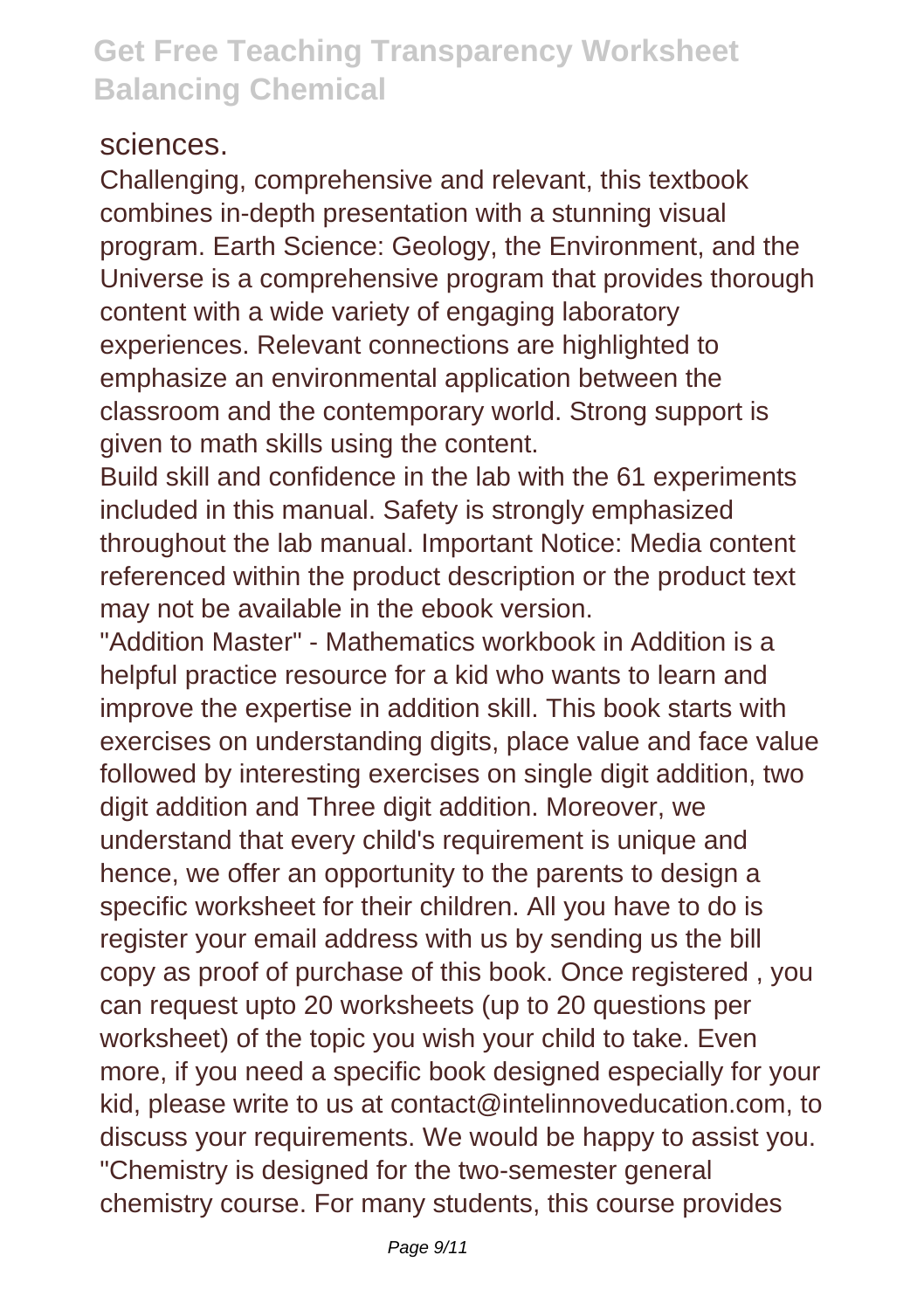the foundation to a career in chemistry, while for others, this may be their only college-level science course. As such, this textbook provides an important opportunity for students to learn the core concepts of chemistry and understand how those concepts apply to their lives and the world around them. The text has been developed to meet the scope and sequence of most general chemistry courses. At the same time, the book includes a number of innovative features designed to enhance student learning. A strength of Chemistry is that instructors can customize the book, adapting it to the approach that works best in their classroom."--Openstax College website.

Offers over 100 demonstrations guaranteed to make chemistry more understandable and more fun for students. Provides easy-to-prepare, practical, and economical demonstrations that visually introduce many of the major concepts in chemistry. Supplements any chemistry text, lab book, or classroom situation. Includes a simple format for easy reference, teaching tips and full explanations for each demonstration, and notes and questions for classroom use. Helps to stimulate student interest and develop reasoning skills. Serves as a vital asset to everyone teaching or demonstrating general chemistry principles -- Publisher's description.

2000-2005 State Textbook Adoption - Rowan/Salisbury. This revision of Bloom's taxonomy is designed to help teachers understand and implement standards-based curriculums. Cognitive psychologists, curriculum specialists, teacher educators, and researchers have developed a twodimensional framework, focusing on knowledge and cognitive processes. In combination, these two define what students are expected to learn in school. It explores curriculums from three unique perspectives-cognitive psychologists (learning emphasis), curriculum specialists and teacher educators (C &